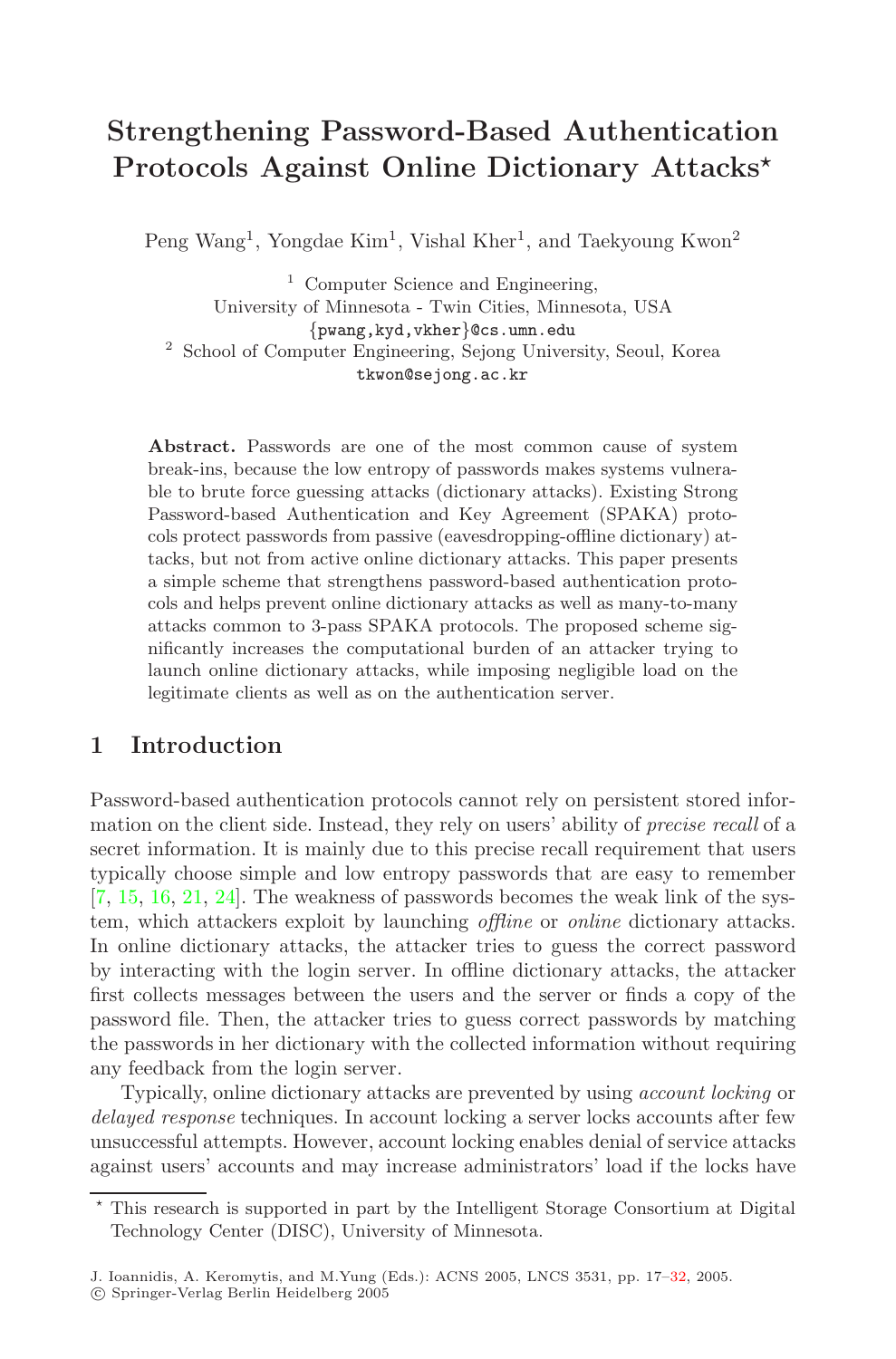to be opened manually. Delayed response aims to reduce the number of passwords attackers can check in a period of time. However, if the attacker wants to compromise any account in the target system, she can initiate many sessions simultaneously (parallel attacks) and can still check (using different usernames) a large number of passwords in her dictionary. For example, attacker can marshal the muscle of a few thousand computers and perform online dictionary attacks. Recent trends indicate that hackers are renting out vast networks of infected home computers (zombies) without their owner's knowledge [\[30](#page-15-5), [31\]](#page-15-6). An attacker can rent a network of 20,000 computers for less than a few thousand dollars (\$2,000). If the attacker aims to perform online dictionary attacks against highly sensitive networks, such as the military networks, the attacker has enough incentives to buy such network of zombies. Using these networks the attacker can launch parallel online dictionary attacks and verify large number of guesses within a short period of time. We stress that employing account locking and delayed response techniques in such scenarios does not help.

In general, strong password-based authentication protocols should not reveal any useful information about the users' passwords to the login server (which can be malicious) and should not be susceptible to online dictionary attacks and eavesdropping attacks. The goal of the proposed work is to strengthen existing password based authentication protocols against online dictionary attacks. *Strong Password-based Authentication and Key Agreement (SPAKA) protocols* [\[1,](#page-14-1) [12\]](#page-14-2) are remote password only protocols that can provide authentication and key agreement over insecure channel without the support of previously shared cryptographic keys or a Public Key Infrastructure (PKI). Other authentication protocols, such as SSH [\[29\]](#page-15-7) and protocols running on SSL [\[25\]](#page-15-8) are vulnerable to man-in-the-middle attacks (since public key certificates are rarely checked) and these protocols forward the password (or some simple function of the password such as hash) to the server. SPAKA protocols are vulnerable to online dictionary attacks, but they do not reveal any secret information to the login server. Further, they are not susceptible to eavesdropping and man-in-the-middle attacks. Therefore, we choose to strengthen SPAKA protocols against online dictionary attacks, and, as a result, complete the general set of security requirements of a strong password based authentication protocols. However, the scheme presented in this paper is generic enough to be integrated with other password based authentication protocols.

In addition to online dictionary attacks, the 3-pass SPAKA protocols are vulnerable to a more powerful many-to-many guessing attack [\[18](#page-15-9)]. In 3-pass SPAKA protocols, when the client initiates the login protocol, the server sends out only one message (during the second pass) that contains both the server's challenge and its proof of the knowledge of the verifier. In many-to-many guessing attacks, an attacker can collect these values and terminate the protocol at the end of the second pass. The attacker can then use these values to mount guessing attacks offline. She can initiate multiple of such half-open sessions and gather a lot of information before the server detects the attack. Thus, the attacker can verify more number of guesses than that allowed by the server's policy. In this paper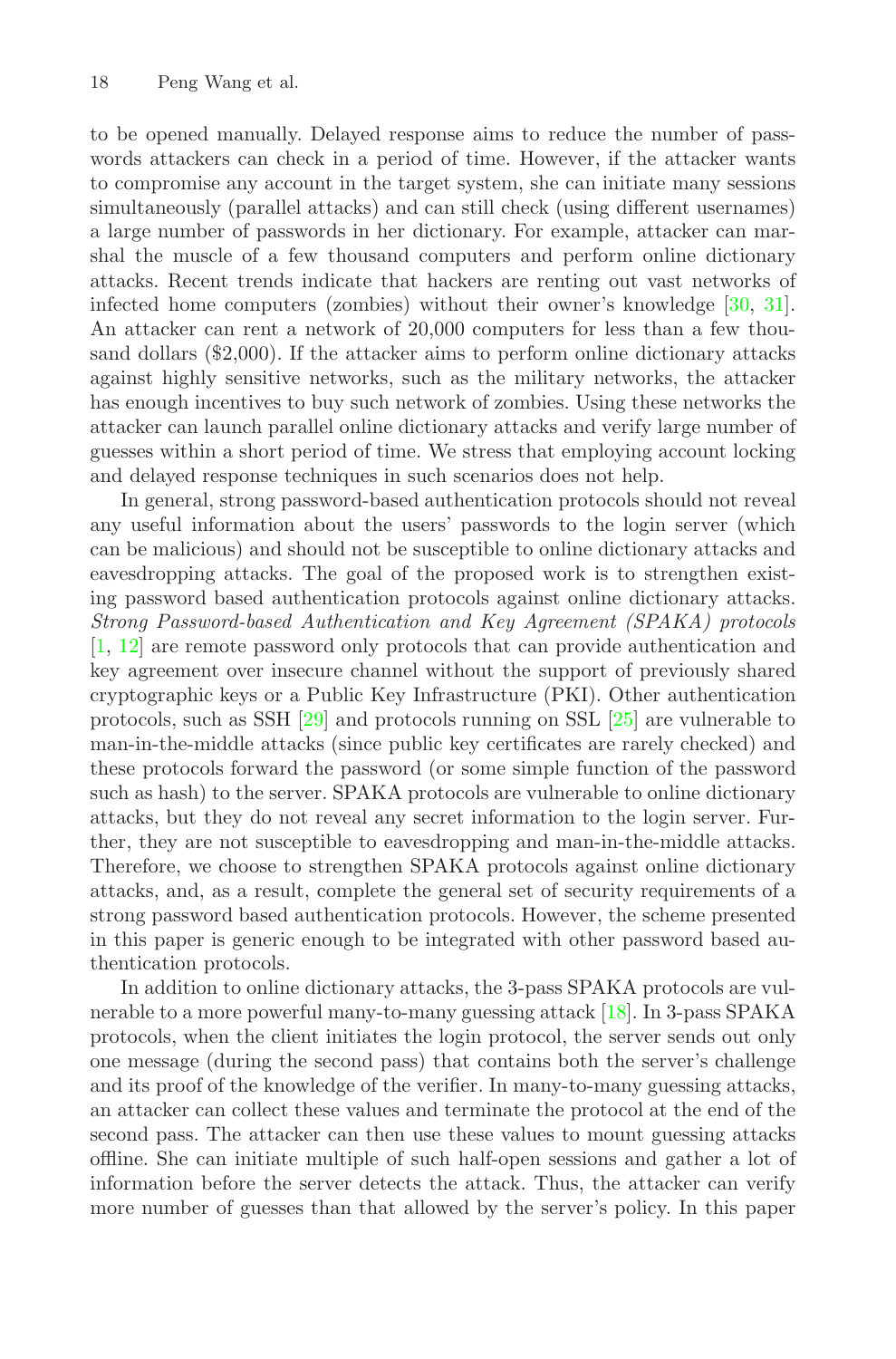we present a scheme that strengthens existing authentication protocols against online dictionary attacks. We integrate our scheme with SPAKA protocols to strengthen SPAKA protocols against online dictionary attacks as well as manyto-many guessing attacks. We call the modified SPAKA protocols as SPAKA+. *Overview of Our approach* There is a fundamental difference between the login attempts performed by the legitimate users and the login attempts performed by the attackers trying to launch online dictionary attacks. A user who knows the password can successfully login within a couple of trials, while an attacker is expected to perform several magnitudes more trials than legitimate users do. In general, one of the main factors that limit the success of an attacker attempting to launch dictionary attacks is the amount of time required by a program (password cracker) to guess a user's password. The threat of parallel attacks can be eliminated by requiring the client to send a "proof of work" with an aim to keep the attacker busy and reduce the number of sessions that an attacker can initiate.

SPAKA+ strengthens SPAKA protocols against online dictionary attacks and many-to-many attacks by asking clients to solve a cryptographic puzzle (proof of work). The scheme is designed to distinguish between legitimate users and attackers and puts negligible computational burden on the legitimate users. Attackers are forced to solve puzzles, which increases the complexity of online dictionary attack approximately by the hardness of puzzles. If under attack, the authentication server can self-adjust the hardness of the puzzle. Therefore, our protocol will impose significant computation burden on sophisticated attackers using rented zombies, and, thus, greatly increase the amount of time required to break passwords. The computational burden on the authentication server is negligible and the server has to maintain only one long term state information (near-stateless) if users' computers are assumed to be secure. In case users' computers are not secure, we suggest a way to minimize the success of the attacker by maintaining some state information on the server. Our generic puzzle-based scheme can be generalized to non-SPAKA protocols, such as the authentication protocols used with SSL or SSH as long as the basic protocols generate shared secrets (e.g., session keys) between the client and the server. We use these secrets to "mark" the computers used by legitimate users.

*Organization* The rest of the paper is organized as follows. Section [2](#page-2-0) introduces SPAKA. We present our protocols in section [3.](#page-3-0) Section [4](#page-9-0) discusses security and performance issues. Section [5](#page-12-0) reviews related work, and section [6](#page-13-0) concludes the paper and outlines future work.

# <span id="page-2-0"></span>**2 SPAKA Protocols**

Since Lomas *et al.* introduced LGSN in 1989 [\[19\]](#page-15-10), there have been considerable research efforts on Strong Password-based Authentication and Key Agreement  $(SPAKA)$  protocols, such as EKE [\[5](#page-14-3)], SPEKE [\[13\]](#page-14-4), SRP [\[27\]](#page-15-11), AMP [\[17\]](#page-15-12), AuthA [\[4\]](#page-14-5), PAK[\[6\]](#page-14-6), etc, (refer [\[1](#page-14-1)] and [\[12](#page-14-2)] for a complete list of papers). SPAKA protocols are remote password-only protocols. They can provide authentication and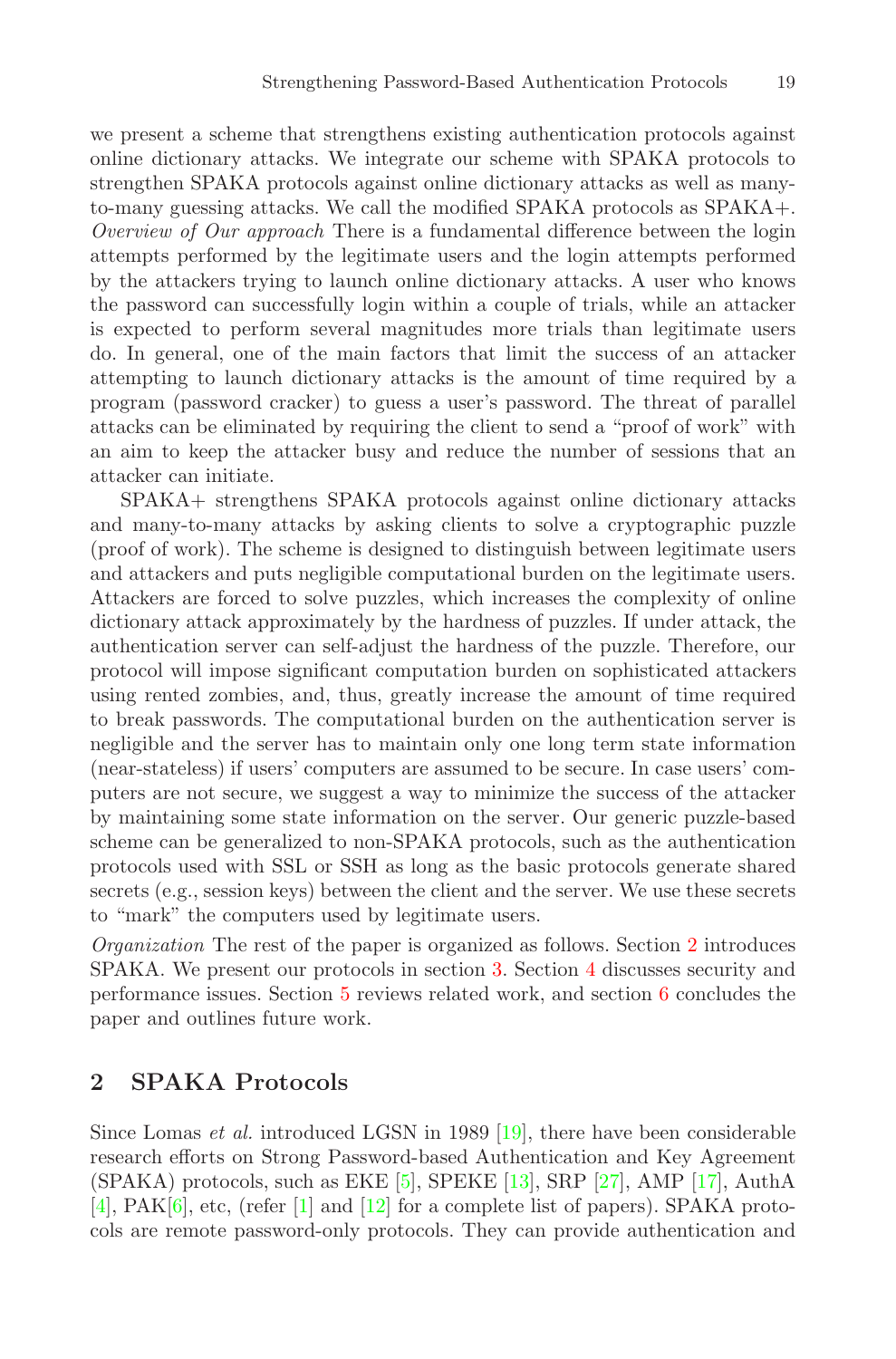key agreement over insecure channel without the support of previously shared cryptographic keys or a Public Key Infrastructure (PKI). In a SPAKA protocol, a party only commits high entropy information to the other party and never shows any information except the fact of knowing the password or the verifier of the password. Since messages transferred over the network do not leak information about passwords, attackers cannot launch offline dictionary attacks based on the eavesdropped massages.

SPAKA protocols typically have two stages: a key agreement phase that ends with two parties sharing a common secret that can be used to generate the shared session key, and a key confirmation phase in which two parties verify that they share the common key so that they can believe they are talking to the right party. At the end of a successful run of this protocol, each party holds a session key for subsequent secure communications. We list security properties of SPAKA protocols below.

- **–** SPAKA protocols provide mutual authentication.
- **–** They are secure against offline dictionary attacks.
- **–** They are secure against *Denning-Sacco attack* [\[10\]](#page-14-7). Learning already distributed session keys will not help the attacker to discover passwords, verifiers or new session keys.
- **–** They provide *perfect forward secrecy*. Learning the password and (or) the verifier will not help the attacker to discover previous session keys.
- **–** They do not require clock synchronization between the client and the server.

# <span id="page-3-0"></span>**3 SPAKA+**

SPAKA Protocols protect passwords from eavesdropping-offline dictionary attacks. However, online dictionary attacks are still possible. Delayed response also failed because attackers can initiate parallel attacks. We eliminate the threat by requiring the client to solve a puzzle with an aim to keep the attacker busy and reduce the number of sessions that an attacker can initiate. Ideally, only attackers should be asked to solve puzzles. Since a user typically uses a limited set of computers that are not accessible to attackers, legitimate users can be distinguished from attackers based on the origin of the login request. SPAKA+ uses successful authentication sessions (old session keys) to "mark" computers of legitimate users. The following table lists the notations we will use in the rest of this paper.

|                  | Symbol Meaning            | Symbol                 | Meaning                                           |
|------------------|---------------------------|------------------------|---------------------------------------------------|
|                  | Client's ID               |                        | Server's ID                                       |
| $\pi$            | Client's password         |                        | System parameter of SPAKA protocols               |
| $\eta$           | Client's verifier         | $f_i(\cdot)$           | Functions used in SPAKA protocols, $i \in [1, 6]$ |
| $IP_c$           | Client's IP address       | $h^{-1}(\cdot)$        | Procedure used to solve the puzzle                |
| $h(\cdot)$       | Hash function             | $k_1, k_2, k'_1, k'_2$ | Temporary values of SPAKA protocols               |
| $\boldsymbol{N}$ | Output size of $h(\cdot)$ | $k_p, k_q, k'_p, k'_q$ | Temporary values of SPAKA+                        |
| x, y             | Random numbers            | $E_k(\cdot)$           | Encryption function with key $k$                  |
| X, Y             | Challenges                | $k_{\rm s}$            | Server's symmetric encryption key                 |
| sk               | Session key               | $sk_{old}$             | Previous session key                              |
| $\boldsymbol{z}$ | Random number             | a, a'                  | Hash values of previous session keys              |
| z'               | Solution of puzzle        |                        | Lifetime of cookies and tickets                   |
| $\boldsymbol{n}$ | Length of $z$             | t, t'                  | Timestamps on the tickets and cookies             |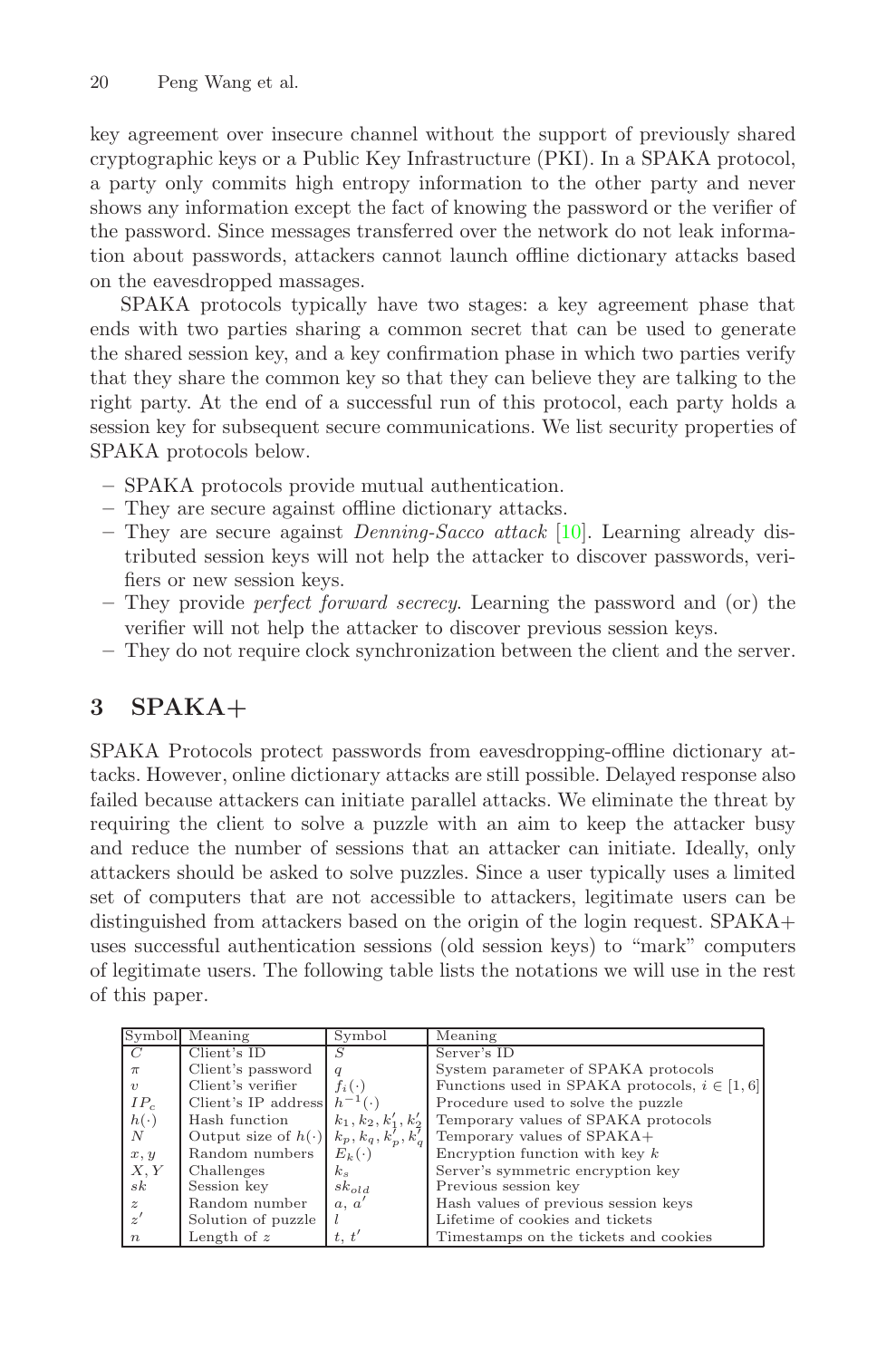#### **3.1 Overview**

Similar to private-public key pairs in public key systems, in SPAKA protocols, Alice (the client) generates a **password**  $\pi$  and a verifier v that is the public part (trapdoor one-way function) of her password. The verifier is only revealed to Bob (login server) via a secure channel. During a successful execution of a SPAKA protocol, Alice and Bob authenticate each other and agree on a session key. At this time, in our proposed protocols, Bob issues a *cookie* =  $E_{k_s}(C, a', t', l)$  to Alice.

The cookie contains the client ID  $(C)$ , the hash value of the session key  $(a' =$  $h(sk_{old})$ ), a timestamp  $(t')$ , and the lifetime (l) of the cookie. (The session key will be called  $sk_{old}$  when the *cookie* is used next time.) The *cookie* is encrypted using Authenticated Encryption  $[3]$  $[3]$  with a key  $k_s$  known only to Bob. Note that both the encryption and the decryption of the cookie are done by Bob himself. Also note that the timestamp records Bob's local time. Only Bob will check the timestamp when the cookie is used.

Alice generates a ticket  $=\{C, a, t, l\}$ , which contains the same fields as in the *cookie* except the timestamp  $(t)$  of the *ticket* records Alice's local time. For the sake of clarity, we denote the hash value  $(h(s k_{old}))$  generated by Alice as  $a$  to distinguish it from the hash value  $(a')$  generated by Bob. Only Alice will check t before using the (cookie, ticket) pair. Hence, Alice and Bob do not need clock synchronization for using cookie and ticket. Alice stores both the cookie and the unencrypted ticket in her local computer. Bob does not store any of them.

When Alice tries to login again, she sends the *cookie* to Bob and finds a in her corresponding ticket. Then they run the SPAKA protocol. In the proposed protocols, in order to proceed, Alice must prove that she knows a. If Alice tries to login from a computer without a valid (*cookie*, *ticket*) pair, Bob makes a *puzzle* as described in section [3.2.](#page-5-0) In order to proceed, Alice must solve the puzzle first.

The proposed protocols achieve following properties:

- 1. If a user tries to login from a computer without a valid (cookie, ticket) pair, the client must solve a puzzle. In other words, an attacker cannot verify her guesses without solving a puzzle, even if she launch many-to-many guessing attacks to 3-pass protocols.
- 2. A client with a valid (cookie, ticket) pair does not have to solve a puzzle. In this case, our protocol adds negligible computation on the legitimate client side.
- 3. They add negligible computation on the server side.
- 4. They do not increase the number of messages exchanged between the clients and the servers.
- 5. Servers can easily self-adjust the hardness of puzzles as well as the lifetime of (cookie, ticket) pairs.
- 6. If an attacker can somehow get access to one of the user's computers, she may steal a (cookie, ticket) pair. Only this user will be affected. Her account still has the strength of the original SPAKA protocols. In addition, in section [4](#page-9-0) we present a scheme to counter the stolen tickets problem.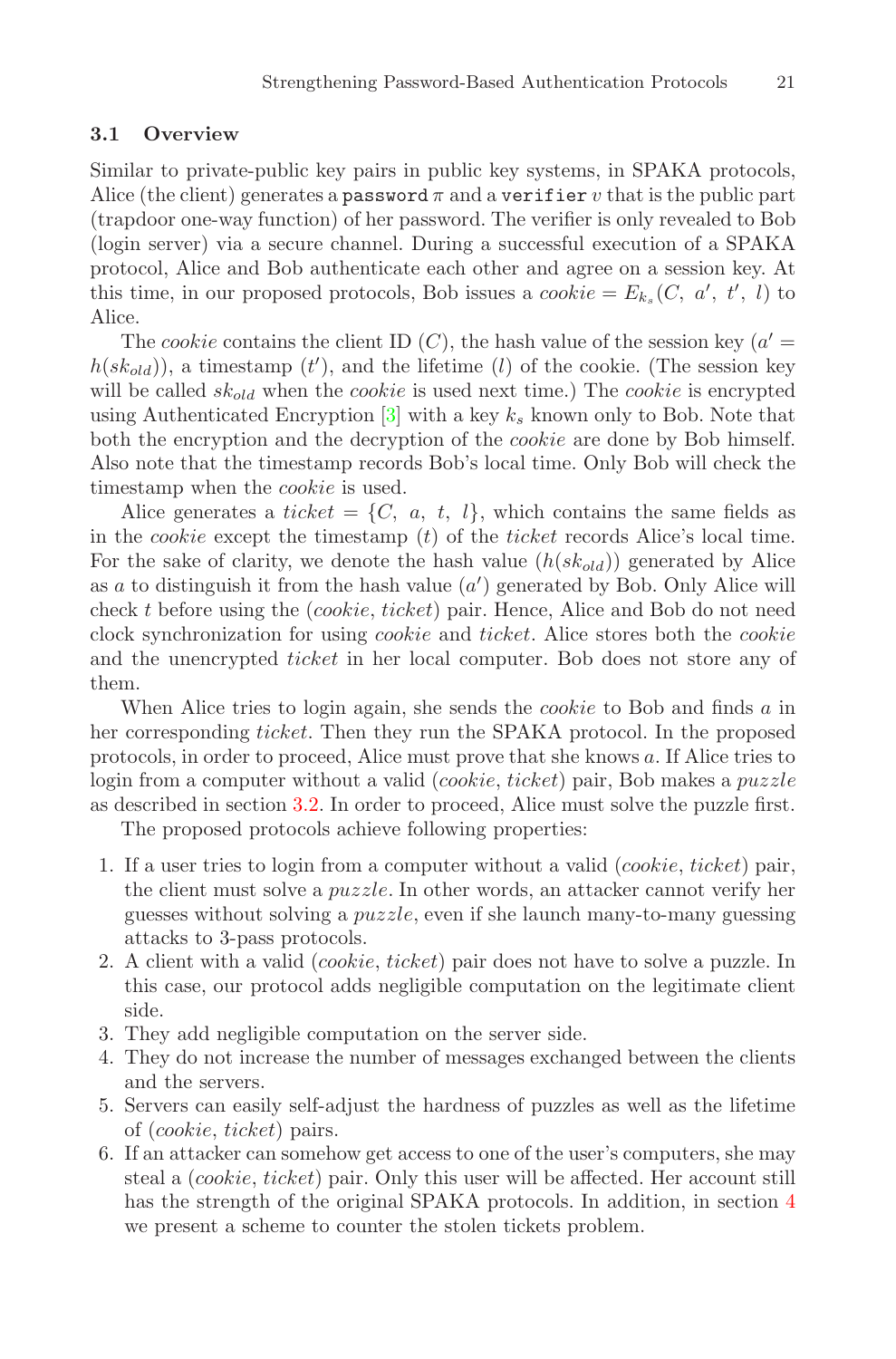#### <span id="page-5-0"></span>**3.2 A Puzzle Tailored for SPAKA Protocols**

For our purpose, a puzzle shall satisfy the following requirements.

- **–** Creating a puzzle and verifying a solution shall be inexpensive.
- **–** The cost of solving the puzzle shall be easy to adjust.
- **–** It shall not be possible to precompute solutions to the puzzles.
- **–** An attacker shall not be able to relay the puzzles to a third party.
- **–** It shall not require clock synchronization between the client and the server.
- **–** It shall not use encryption.

The first four requirements are common to most cryptographic puzzle schemes. Clock synchronization and encryption are not used because they are not used in the most of SPAKA protocols. Since we integrate our puzzle to SPAKA protocols and aim to use the new protocols in any environment where the original SPAKA protocols are used, we do not ask for more cryptographic primitives or system services than those already used in the original SPAKA protocols. Note that statelessness, which is a common requirement of a client puzzle system aiming to prevent TCP SYN flood attack [\[8\]](#page-14-9) is not a concern in our scheme, because our puzzle is integrated to SPAKA protocols that are not stateless.

The solution to our puzzle is the brute-force reversal of a cryptographically strong hash function, such as SHA-1 [\[20](#page-15-13)]. Suppose a server requires a client to solve a puzzle, the server computes  $puzzle = h(z, Y, IP_c)$ , where  $z \in_R \mathbb{Z}_{2^n}$  is a *n*-bit random number  $(0 \le n \ll N)$ , *n* controls the hardness of the *puzzle*. Y is a random (long and unpredictable) challenge sent by Bob to Alice in the SPAKA protocols.  $IP_c$  is the IP address of the client. If  $IP_c$  is not included then a relaying attack is possible where the attacker also runs his own SPAKA+ server. The attacker acquires puzzles from the legitimate SPAKA+ server and relays these puzzles to her clients through her SPAKA+ server; thus, forcing her clients to solve puzzles on her behalf. The server sends  $puzzle, Y$ , and n to the client. Since Y is long and changes per session, it is not possible for the client to precompute solutions to the puzzles. Creating a puzzle that requires one random number generation and one hash computation is inexpensive. The server can adjust the cost of solving the puzzle by simply tuning  $n$ .

Even if the client knows Y and  $IP<sub>c</sub>$ , due to the one-way property of the cryptographic hash function  $h(\cdot)$ , the client has no efficient way to solve the puzzle than trying different numbers  $z' \in \mathbb{Z}_{2^n}$  until  $puzzle = h(z', Y, IP_c)$ . We denote  $h^{-1}(\cdot)$  as the procedure used to solve the puzzle. On average, it takes  $2^{n-1}$  trials to solve this puzzle. Next, the client proves to the server that a solution of the puzzle is found. The verification of the solution requires one hash computation on the server side. This step is integrated into SPAKA protocols (see sections [3.3](#page-6-0) and [3.4](#page-7-0) for detail).

Since above computations only use functions already used in SPAKA protocols, the puzzle can be used in any type of client platform running SPAKA protocols. It is easy to see that the simple puzzle satisfies all requirements listed above.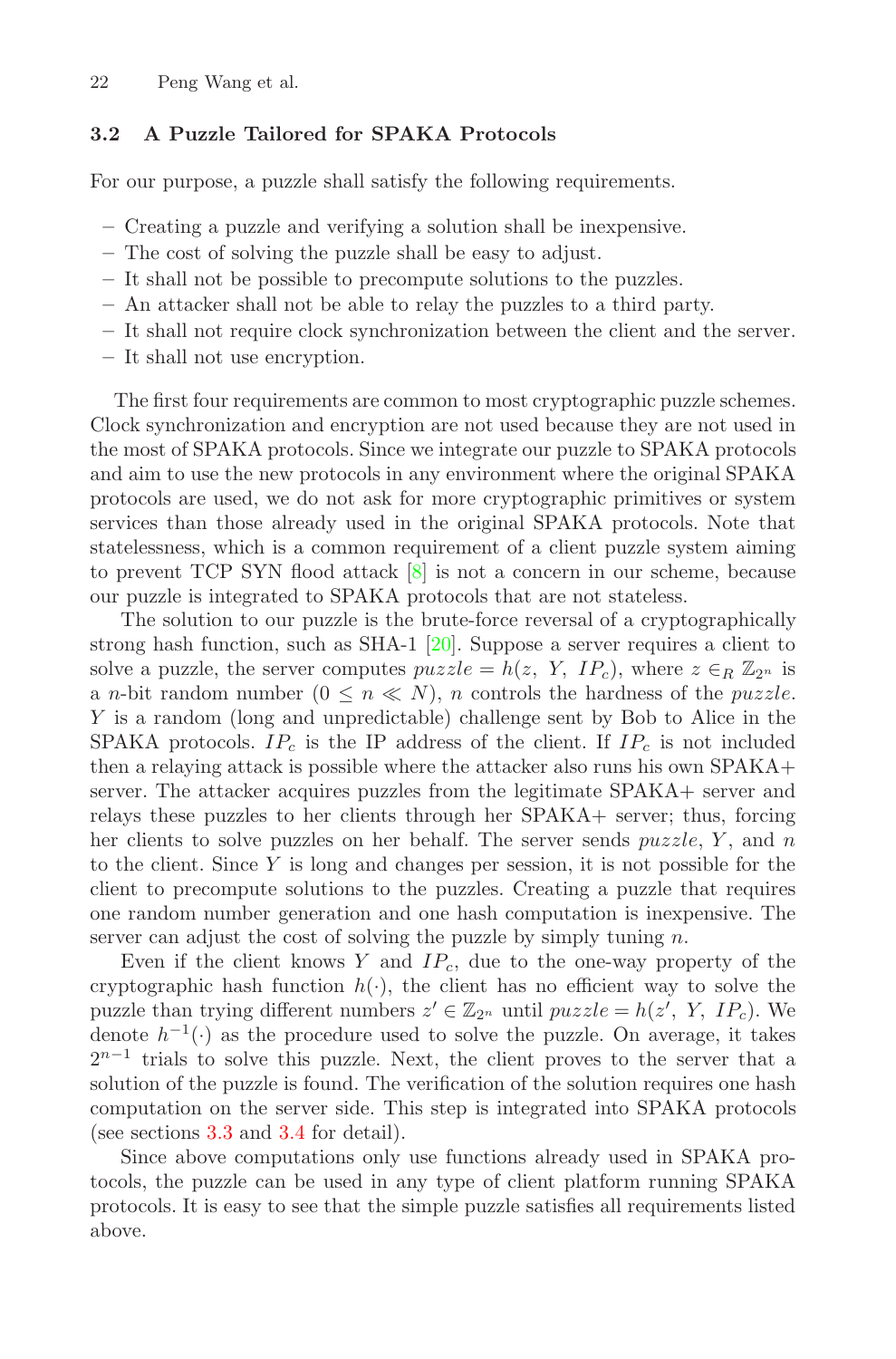| Client $(C)$                                               |                | Server $(S)$                                                                   |
|------------------------------------------------------------|----------------|--------------------------------------------------------------------------------|
| enter C, $\pi$<br>$x \in_R \mathbb{Z}_q^*$<br>$X = f_1(x)$ | C, X           | lookup client's verifier $v$                                                   |
|                                                            | Y              | $\begin{array}{l} y\in_R\mathbb{Z}_q^*\\ Y=f_2(C,\ S,\ X,\ y,\ v) \end{array}$ |
| $k_1 = f_3(C, S, x, Y, \pi)$                               | k <sub>1</sub> | $k'_1 = f_4(C, S, X, y, v)$                                                    |
| $k'_2 = f_5(C, S, x, Y, \pi)$                              |                | abort if $k_1 \neq k'_1$                                                       |
| abort if $k_2 \neq k'_2$                                   | $k_2$          | $k_2 = f_6(C, S, X, y, v)$                                                     |
| compute $sk$                                               |                | compute $sk$                                                                   |

<span id="page-6-1"></span>**Fig. 1.** General 4-pass protocol.

#### <span id="page-6-0"></span>**3.3 Strengthening 4-Pass Protocols**

Figure [1](#page-6-1) depicts the general structure of 4-pass SPAKA protocols described below.

- **–** Alice enters her username C and password π.
- **–** Alice generates a random number x and composes a challenge X based on x. She sends  $C$  and the challenge  $X$  to Bob.
- **–** Bob looks up Alice's entry in the password file and finds her verifier v. He generates a random number  $y$  and composes his challenge  $Y$  based on  $y$  and other information such as  $v$ .  $Y$  is sent to Alice.
- Alice computes  $k_1$  and sends it to Bob. The value  $k_1$  serves as her response to Bob's challenge, the proof of her knowledge of  $\pi$ , and the key confirmation.
- $-$  Bob computes  $k'_1$  that should be the same as  $k_1$  if Alice entered the correct password. If  $k'_1$  is equal to  $k_1$ , then Bob computes  $k_2$  and sends it to Alice. Similarly, the value  $k_2$  serves as his response to Alice's challenge, the proof of his knowledge of  $v$ , and the key confirmation.
- $-$  Alice computes  $k'_2$  and checks if  $k_2$  and  $k'_2$  match.
- **–** Both Alice and Bob believe they are talking to the right party. They then compute the session key sk.

When Alice (or Eve who is an attacker) tries to login from a machine **without** a valid (cookie, ticket) pair, she must solve a puzzle. The situation is depicted in Figure [2.](#page-7-1) Bob creates a *puzzle* and sends *puzzle*, Y and n to Alice together in the second message. Alice solves the puzzle by brute-force reversing  $h(\cdot)$ . Instead of sending  $k_1$  to Bob, she sends  $k_p = h(k_1, z')$ . Bob computes  $k'_1$  and  $k'_p = h(k'_1, z)$ . He proceeds only if  $k_p$  is equal to  $k'_p$ . To keep the protocol to be 4-pass, Bob computes sk before sending out the 4th message. Finally, he sends  $cookie_{new}$ and the lifetime of  $cookie_{new}$  in the 4th message.

Assume the output of  $h(\cdot)$  is random. Then the probability that  $\exists z' \in_R \mathbb{Z}_{2^n}$ , s.t.  $z' \neq z$  and  $h(z', Y, IP_c) = h(z, Y, IP_c)$  is  $\frac{1}{2^{N-n}}$ . Since  $n \ll N$ , with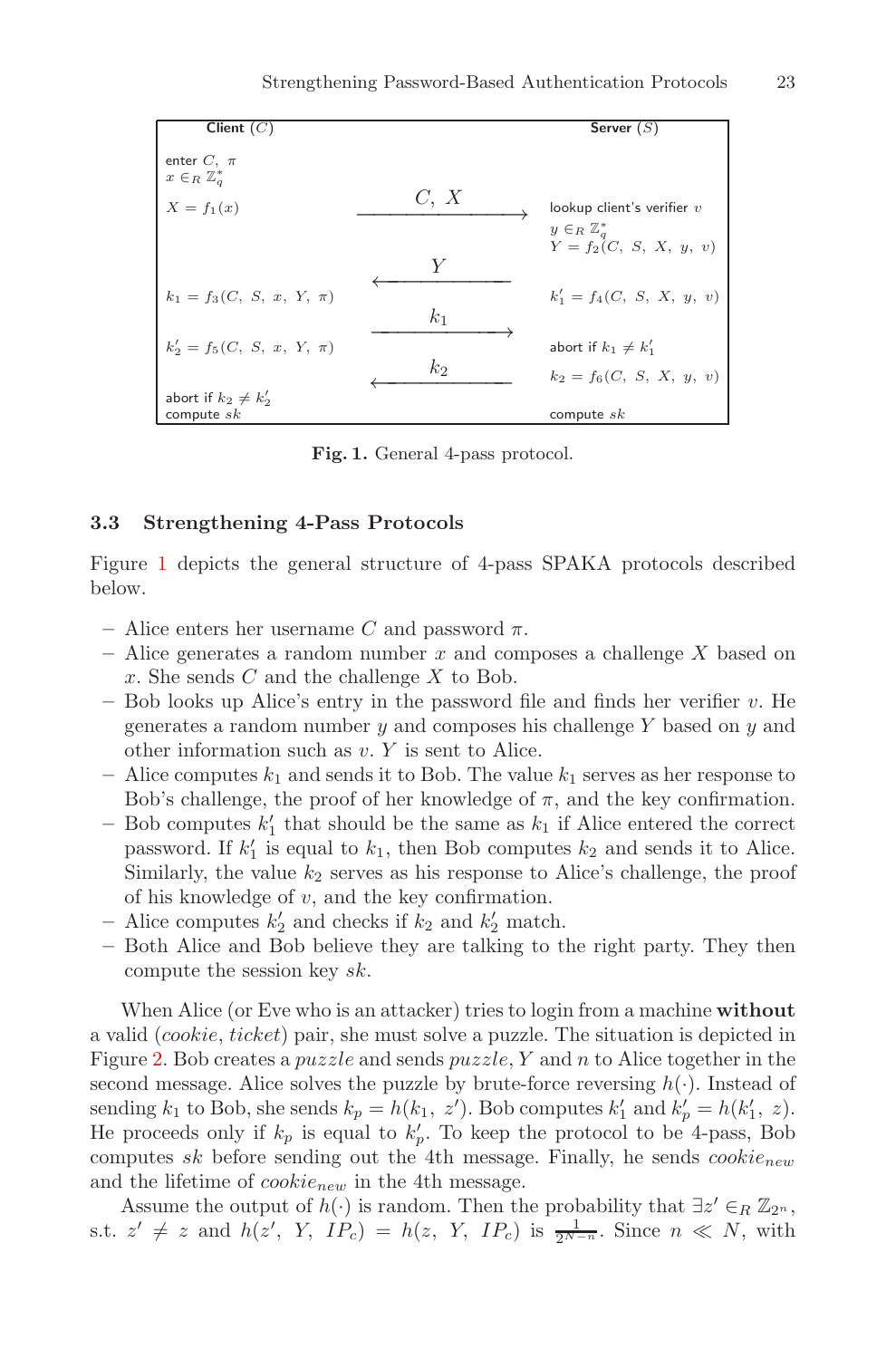| Client $(C)$                                                                      |                                   | Server $(S)$                                                                                      |
|-----------------------------------------------------------------------------------|-----------------------------------|---------------------------------------------------------------------------------------------------|
| enter $C, \pi$<br>$x \in_R \mathbb{Z}_a^*$<br>$X = f_1(x)$                        | C, X                              | lookup client's verifier $v$<br>$y \in_R \mathbb{Z}_a^*$                                          |
| $k_1 = f_3(C, S, x, Y, \pi)$<br>$z' = h^{-1}(puzzle, Y, IP_c)$                    | $Y, \; puzzle, \; n$              | $Y = f_2(C, S, X, y, v)$<br>$z \in R \mathbb{Z}_{2}$<br>$puzzle = h(z, Y, IP_c)$                  |
| $k_n = h(k_1, z')$<br>$k'_2 = f_5(C, S, x, Y, \pi)$                               | $k_p$                             | $k'_1 = f_4(C, S, X, y, v)$<br>$k'_n = h(k'_1, z)$                                                |
| abort if $k_2 \neq k'_2$                                                          | $k_2$ , cookie <sub>new</sub> , l | abort if $k_p \neq k'_p$<br>compute $sk$<br>generate $cookie_{new}$<br>$k_2 = f_6(C, S, X, y, v)$ |
| compute $sk$<br>generate $ticket_{new}$<br>save $cookie_{new}$ and $ticket_{new}$ |                                   |                                                                                                   |

**Fig. 2.** 4-pass protocol without *cookie* and *ticket*.

<span id="page-7-1"></span>high probability  $z'$  is equal to z. If  $k_1$  is equal to  $k'_1$ , i.e., the password and the verifier match, then  $k_p$  is equal to  $k'_p$ . In this case, mutual authentication between Alice and Bob is successful. On the other hand, suppose Eve is running an online dictionary attack. She has to solve the puzzle. Without correct z , with the probability  $1 - \frac{1}{2^n}$ ,  $k_p \neq k'_p$  even if  $k_1$  is equal to  $k'_1$ , (i.e., even if she guessed the correct password). So checking if  $k_p$  is equal to  $k'_p$  implicitly verifies if  $k_1$  is equal to  $k'_1$  as well as if z is equal to  $z'$ . In other words, it verifies if Alice (or Eve) entered the correct password and has solved the puzzle.

Figure [3](#page-8-0) represents the scenario when Alice tries to login **with** a valid (cookie, ticket) pair. Alice sends the cookie to Bob in the first message. Bob decrypts the cookie and verifies if it is expired. If not, he saves  $a'$ . Instead of sending  $k_1$  to Bob in the third message, Alice sends  $k_p = h(k_1, a)$ . Bob computes  $k'_1$ and  $k'_{p} = h(k'_{1}, a')$ . He proceeds only if  $k_{p}$  is equal to  $k'_{p}$ . Similar to the above protocol, this step implicitly verifies if  $k_1$  is equal to  $k'_1$  as well as if a is equal to  $a'$ . Finally, Bob sends  $cookie_{new}$  and l in the 4th message. In this case, Alice is not asked to solve a puzzle, but she must have a valid (cookie, ticket) pair.

#### <span id="page-7-0"></span>**3.4 Strengthening 3-Pass Protocols**

In a 3-pass protocol, Bob computes  $k_1$  and sends it to Alice in the second message with Bob's challenge. Alice verifies it, then sends  $k_2$  in the third message. Figure [4](#page-9-1) represents the general structure of 3-pass SPAKA protocols.

As depicted in figure [5,](#page-10-0) when a Alice (or Eve) tries to login from a machine without a valid (cookie, ticket) pair, she must solve a puzzle. Similar to 4-pass protocol, Bob creates a *puzzle*. He also computes  $k_p = h(k_1, z)$  and sends them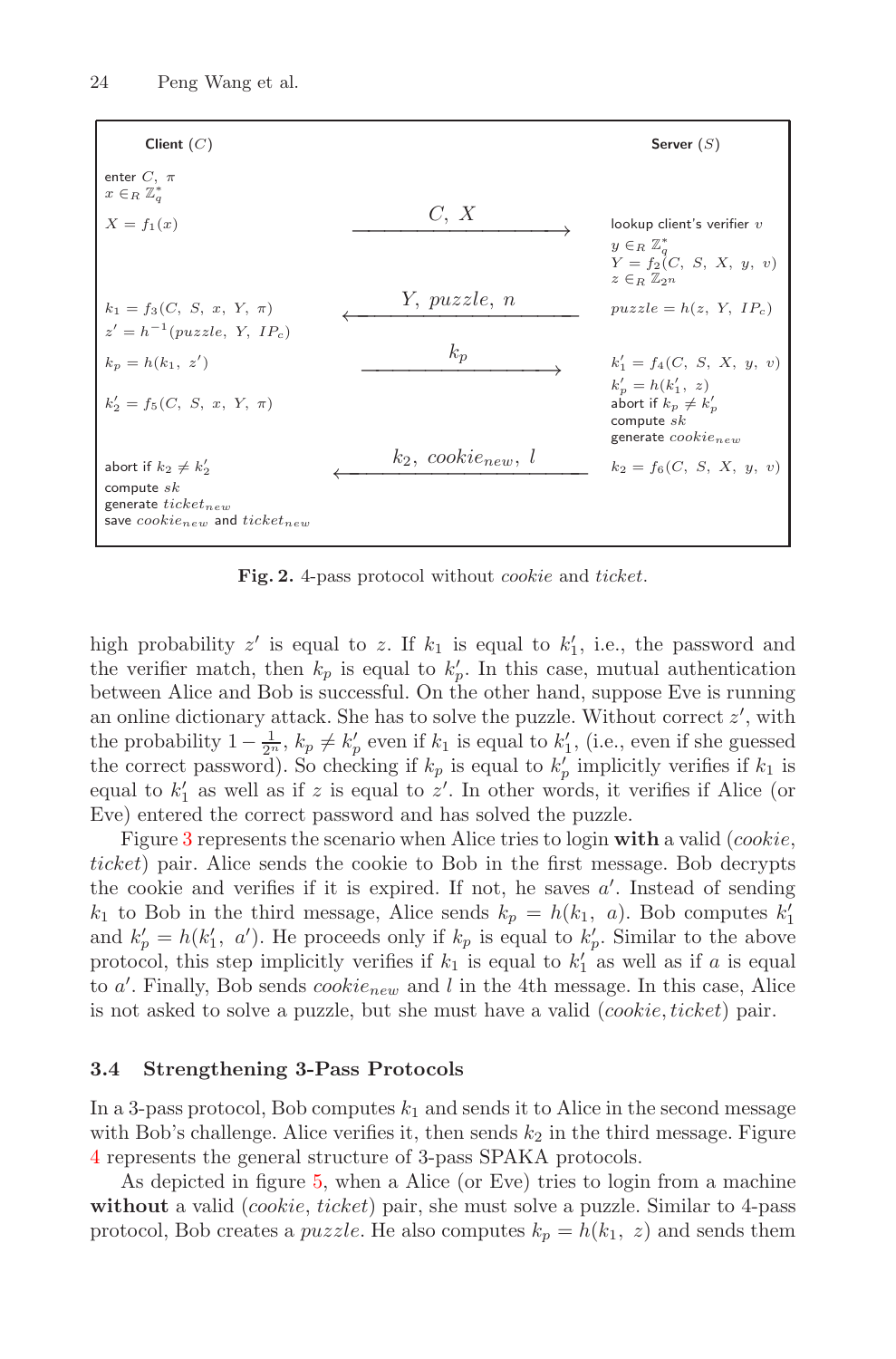| Client $(C)$                                                                                                                                   |                                   | Server $(S)$                                                                                                              |
|------------------------------------------------------------------------------------------------------------------------------------------------|-----------------------------------|---------------------------------------------------------------------------------------------------------------------------|
| enter $C, \pi$<br>$x \in_R \mathbb{Z}_a^*$<br>$X = f_1(x)$<br>find ticket and cookie<br>abort if ticket is expired<br>find $a$ in the $ticket$ | $C, X, \text{ cookie}$            | abort if the cookie is invalid<br>find $a'$ in the cookie<br>lookup client's verifier $v$                                 |
| $k_1 = f_3(C, S, x, Y, \pi)$<br>$k_p = h(k_1, a)$                                                                                              | Y<br>$k_p$                        | $y \in_R \mathbb{Z}_a^*$<br>$Y = f_2(C, S, X, y, v)$<br>$k'_1 = f_4(C, S, X, y, v)$                                       |
| $k'_2 = f_5(C, S, x, Y, \pi)$<br>abort if $k_2 \neq k'_2$                                                                                      | $k_2$ , cookie <sub>new</sub> , l | $k'_n = h(k'_1, a')$<br>abort if $k_p \neq k'_p$<br>compute $sk$<br>generate $cookie_{new}$<br>$k_2 = f_6(C, S, X, y, v)$ |
| compute $sk$<br>generate $ticket_{new}$<br>save $cookie_{new}$ and $ticket_{new}$                                                              |                                   |                                                                                                                           |

<span id="page-8-0"></span>**Fig. 3.** 4-pass protocol with *cookie* and *ticket*.

to Alice in the second message. To keep the protocol to be 3-pass, Bob computes sk earlier and sends  $cookie_{new}$  and l in the second message since that is the only message Bob sends to Alice. After receiving the second message, Alice solves the *puzzle* by brute-force reversing  $h(\cdot)$  and computes  $k'_1$  and  $k_p = h(k_1, z')$ . If  $k_p$  is equal to  $k'_p$ , she concludes that the solution of the puzzle is correct and the verifier matches the password. Following the general 3-pass protocol she first computes  $k_2$  and then computes  $k_q = h(k_2, z')$  and sends  $k_q$  to Bob instead of sending  $k_2$ .

The value  $k_1$  sent in the second message must be replaced with  $k_p$ . Otherwise Eve can disconnect after receiving the second message. Since  $k_1$  serves as key confirmation, it gives Eve enough information to check if her guessing is correct or not. On the other hand, the value  $k_p$  is the hash value of  $(k_1, z)$ . To verify  $k_1$ , Eve has to first solve the *puzzle*. The solution of the *puzzle* is also sent back to Bob in the third message implicitly. Suppose only  $k_2$  is sent to Bob, Eve can bypass the puzzle and wait to see if Bob aborts or not. If not, she knows her guess is correct. Note z and  $k_2$  can be sent in clear. We use  $k_q$  to keep the protocol consistent with the 3-pass with cookie case since a cannot be sent in clear. To keep the new protocol to be 3-pass, Bob must send *cookie<sub>new</sub>* in the second message. If Eve gets  $cookie_{new}$ , but it is not useful to her as she cannot decrypt cookienew.

Similar to 4-pass protocol, when Alice tries to login **with** a valid (cookie, ticket) pair, she is not asked to solve a *puzzle*. Figure [6](#page-11-0) depicts this scenario. As in the 3-pass without cookie case, we use  $k_p$  and  $k_q$  instead of  $k_1$  and  $k_2$ . Again, Bob sends  $cookie_{new}$  and l in the second message.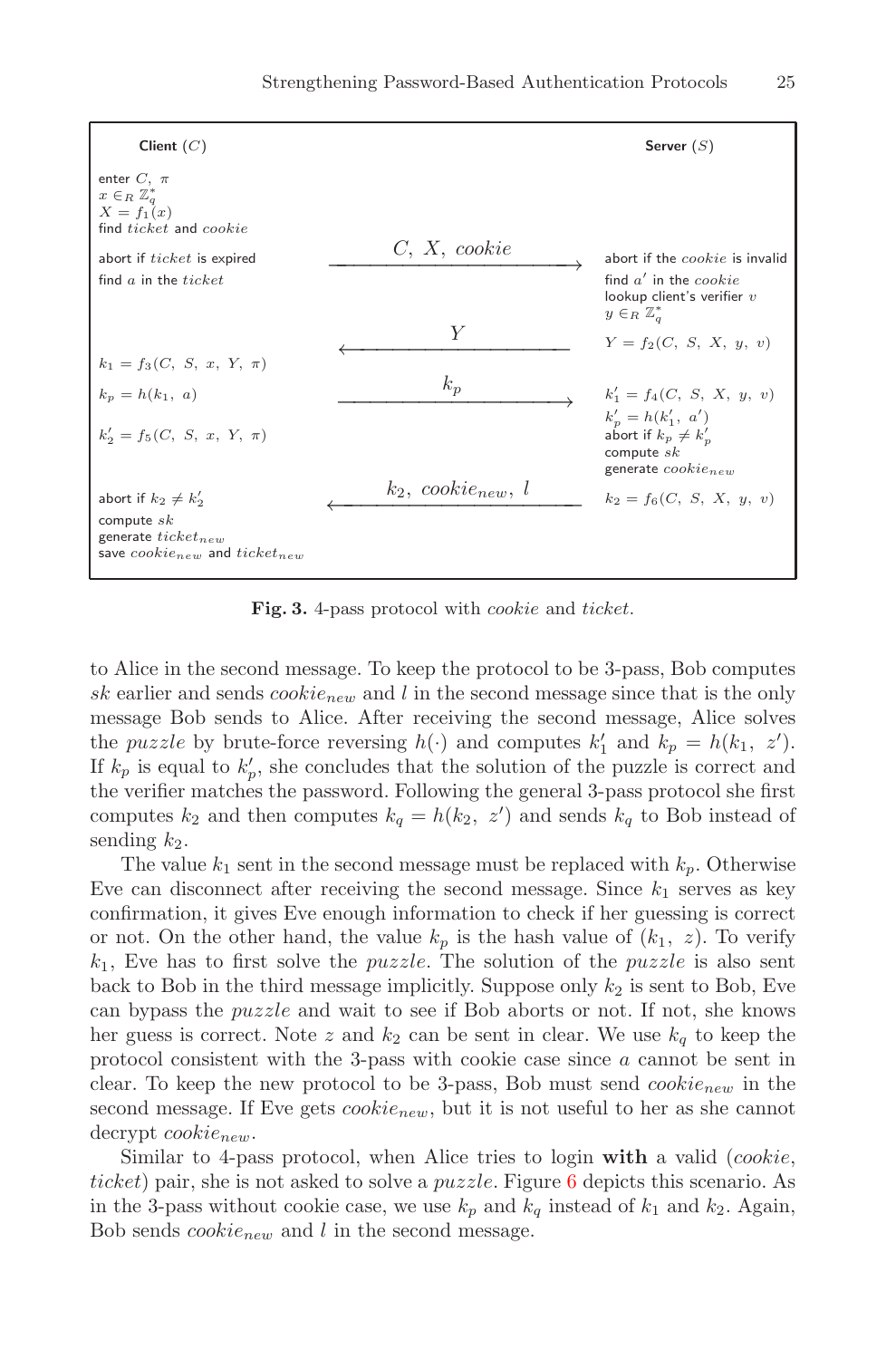| Client $(C)$                                              |          | Server $(S)$                                                                         |
|-----------------------------------------------------------|----------|--------------------------------------------------------------------------------------|
| enter $C, \pi$<br>$x \in_R \mathbb{Z}_a^*$                |          |                                                                                      |
| $X = f_1(x, \pi)$                                         | C, X     | lookup client's verifier $v$<br>$y \in_R \mathbb{Z}_q^*$<br>$Y = f_2(C, S, X, y, v)$ |
| $k'_1 = f_3(C, S, x, Y, \pi)$<br>abort if $k_1 \neq k'_1$ | $Y, k_1$ | $k_1 = f_4(C, S, X, y, v)$<br>$k'_2 = f_6(C, S, X, y, v)$                            |
| $k_2 = f_5(C, S, x, Y, \pi)$<br>compute $sk$              | $k_2$    | abort if $k_2 \neq k'_2$<br>compute $sk$                                             |

<span id="page-9-1"></span>**Fig. 4.** General 3-pass protocol.

### **3.5 Adjusting Hardness of Puzzles**

We modified a test program of the SRP implementation [\[28\]](#page-15-14) to test the performance of generating a puzzle, solving the puzzle, and verifying the solution. We run the test program on a Pentium-4 2.4GHz computer running Linux with kernel version 2.4.20. As expected, generating a puzzle and verifying the solution takes negligible amount of time. The time required to solve a puzzle is roughly doubled, when we increase the hardness by one. Bob can self-adjust the hardness of puzzles by keeping a global counter to count the number of failed attempts to all accounts in the system within an interval. He adjusts the hardness of puzzles when the counter reaches predefined threshold values.

# <span id="page-9-0"></span>**4 Discussion**

In this section we highlight the various aspects of our scheme. Especially, we present a mechanism that does not give Eve significant advantage even if Eve successfully steals Alice's (*cookie, ticket*) pairs by exploiting vulnerabilities in the underlying system.

**Usability.** Given a computationally intensive cryptographic puzzle, different machines may spend different amount of time to solve it. If a legitimate user is using a slower machine, she has to spend more time solving a puzzle. However, after a successful login she will have a (cookie, ticket) pair, and, therefore, she does not need to solve puzzles as long as she keeps using the same set of machines. The usability of the system is not sacrificed.

**Client-side cookies.** In our approach, cookies are stored in users' computers. Once the client receives a new cookie (after successful login), the client can simply delete the stale *cookies* for that account; therefore, the maximum number of cookie stored on a user's computer is equal to the the number of accounts the user has. If cookies are stored in the server, then the server has to store all cookies that have not expired. If the authentication service is heavily used and if the lifetime of cookies is long, then the server has to store a large number of cookies.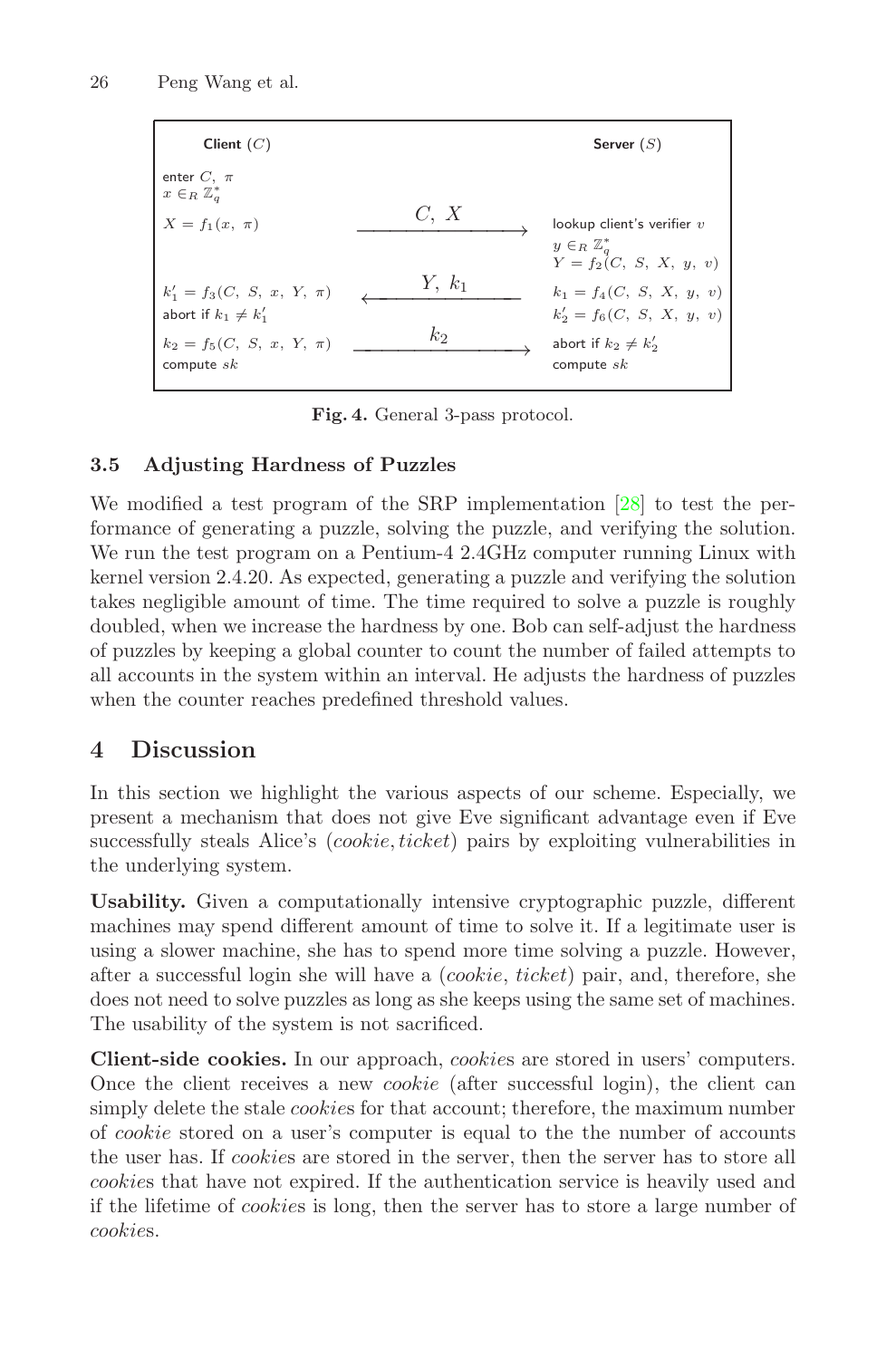| Client $(C)$                                                                                                       |                                               | Server $(S)$                                                                                                                                                                                                     |
|--------------------------------------------------------------------------------------------------------------------|-----------------------------------------------|------------------------------------------------------------------------------------------------------------------------------------------------------------------------------------------------------------------|
| enter C, $\pi$<br>$x \in_R \mathbb{Z}_a^*$                                                                         | C, X                                          |                                                                                                                                                                                                                  |
| $X = f_1(x, \pi)$                                                                                                  |                                               | lookup client's verifier $v$<br>$y \in_R \mathbb{Z}_a^*$<br>$Y = f_2(C, S, X, y, v)$<br>$k_1 = f_4(C, S, X, y, v)$<br>$z \in_R \mathbb{Z}_{2n}$<br>$puzzle = h(z, Y, IP_c)$<br>$k_p = h(k_1, z)$<br>compute $sk$ |
| $k'_1 = f_3(C, S, x, Y, \pi)$                                                                                      | $Y, k_p, \; puzzle, n, \; cookie_{new}, \; l$ | generate $cookie_{new}$                                                                                                                                                                                          |
| $z' = h^{-1}(puzzle, Y, IP_c)$<br>$k'_n = h(k'_1, z')$<br>abort if $k_p \neq k'_p$<br>$k_2 = f_5(C, S, x, Y, \pi)$ |                                               | $k'_2 = f_6(C, S, X, y, v)$<br>$k'_a = h(k'_2, z)$                                                                                                                                                               |
| $k_a = h(k_2, z')$<br>compute $sk$<br>generate $ticket_{new}$<br>save $cookie_{new}$ , ticket <sub>new</sub>       | $k_q$                                         | abort if $k_q \neq k'_q$                                                                                                                                                                                         |
|                                                                                                                    |                                               |                                                                                                                                                                                                                  |

<span id="page-10-0"></span>**Fig. 5.** 3-pass protocol without *cookie* and *ticket*.

**No information leakage.** Comparing to the 3-pass or 4-pass general protocols, more information is sent in our new protocols, namely  $puzzle, k_p, k_q, cookie,$  $cookie_{new}$ . These pieces of information do not help Eve to find valuable information, such as the password, the verifier, previous session keys, or the new session key. The *cookie<sub>new</sub>* (or *cookie*) contains the hash of (previous) session key and is encrypted with a key known only to the server; therefore, Eve cannot find the (previous) session key. In the case when Alice attempts to login without a valid (cookie, ticket) pair,  $k_p$  (or  $k_q$ ) is the hash value of  $(k_1, z)$  (or  $(k_2, z)$ ). Since we assume that the general protocols are secure,  $k_1$   $(k_2)$  that can be easily eavesdropped in SPAKA protocols does not leak valuable information, neither does  $k_p$  ( $k_q$ ) as a result. In the case when Alice attempts to login using a valid (cookie, ticket) pair, the same argument applies,  $k_p$  ( $k_q$ ) does not leak valuable information including a.

**Combatting many-to-many attacks.** 3-pass SPAKA protocols are vulnerable to the many-to-many guessing attack  $[18]$  $[18]$ . This attack is common to 3-pass SPAKA protocols because Bob must send his challenge and the key confirmation that also helps Alice to authenticate Bob in one message. This enables Eve to disconnect an ongoing session earlier (right after receiving Bob's message) and verify her guess later offline. She can also run multiple sessions simultaneously and collect more useful values. With SPAKA+, Eve can still disconnect earlier. However, she cannot verify her guesses without solving puzzles. The amount of work Eve can save is one message per guess. The cost of sending one message is several magnitudes lower than the cost of solving a puzzle. Hence, Eve's cost of running online dictionary attacks and her cost of running many-to-many attacks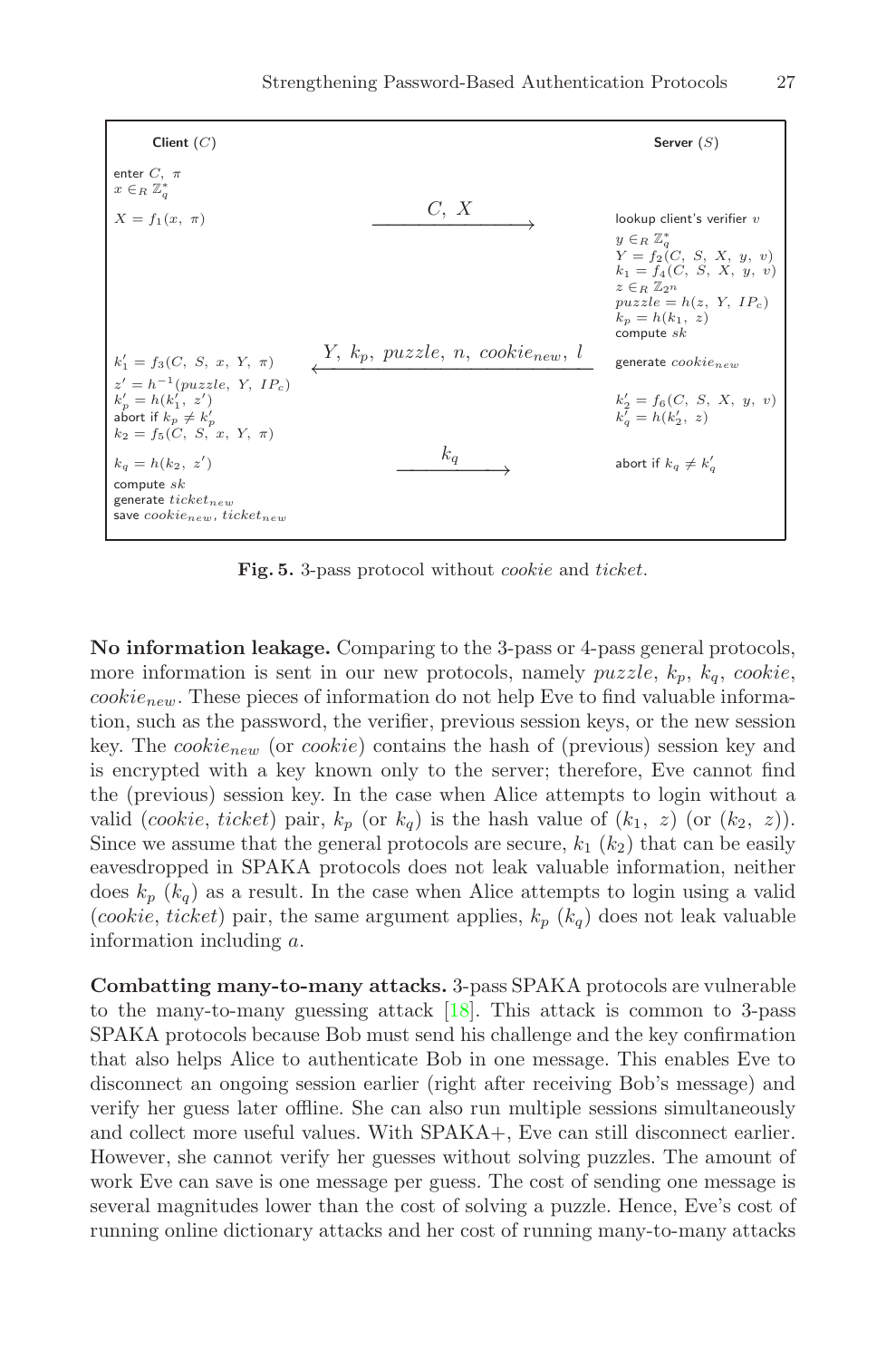**Client** (C) **Server** (S) enter  $C$ ,  $\pi$  $x \in_R \mathbb{Z}_q^*$ <br>  $X = f_1(x, \pi)$ find ticket and cookie abort if ticket is expired  $\begin{array}{ccccc} & C, X, & \text{cookie} & \text{a} & \text{a} & \text{d} \end{array}$  abort if the cookie is invalided that is invalided in the cookie is invalided in the cookie is invalided in the cookie is invalided in the cookie is find  $a$  in the ticket find a' in the cookie lookup client's verifier  $\boldsymbol{v}$  $y ∈ R \mathbb{Z}_q^*$  $Y = f_2(C, S, X, y, v)$ <br>  $k_1 = f_4(C, S, X, y, v)$ <br>  $k_p = h(k_1, a')$  $commute$  $k'_1 = f_3(C, S, x, Y, \pi)$  $Y, k_p, \text{ cookie}_{new}, \textit{l}$ ←−−−−−−−−−−−−−−− generate cookie*new*  $k'_p = h(k'_1)$  $k_2'$ , a)  $k_3'$  $k'_2 = f_6(C, S, X, y, v)$ abort if  $k_p \neq k'_p$  abort if  $k_p \neq k'_q$  $q = h(k'_2, a')$  $k_2 = f_5(C, S, x, Y, \pi)$  $k_q = h(k_2, a)$  k<sub>q</sub> = h(k<sub>2</sub>, a)  $\overrightarrow{hq}$  abort if  $k_q \neq k'_q$ compute  $sk$ generate ticket*new* save cookie*new* and ticket*new*

<span id="page-11-0"></span>**Fig. 6.** 3-pass protocol with *cookie* and *ticket*.

is about the same. Therefore, the vulnerability of 3-pass SPAKA protocols is significantly reduced.

**Analyzing the possibility of ticket theft.** If an attacker is able to steal a ticket, then she may be able to bypass our puzzle. We now analyze the scenarios in which a client's ticket can be stolen. If a user is always using her home (or personal) computer or a well administered lab computer with appropriate user accounts, then the chances of stealing the client's ticket are slim, since the ticket is protected with a strong access control mechanism. Even in the case where a user is using a well administered lab computer, which is using a network file system, the chances that an attacker successfully steals a client's ticket are low as the attacker will have to run a sniffer on the local network to eavesdrop the ticket stored on the remote file server, which typically is difficult (or to some extent easy to detect) in a well administered lab. In the aforementioned scenarios, an attacker will have to hack into the user's account to get the ticket. If a client is travelling and uses for a short time a computer that is not well administered, then an attacker can steal the client's ticket, but just stealing one ticket does not give substantial advantage to the attacker. The threat of ticket theft is high only when a lot of users are frequently using computers in a public lab that does not have any notion of user accounts. In this scenario, an attacker can simply read the tickets stored on these computers and bypass the puzzle. Below, we explain in detail how SPAKA+ minimizes the threat of stolen tickets. The mechanism described is quite light weight if the number of stolen tickets is small as compared to the number of users in the system, which is true for most of the cases discussed above.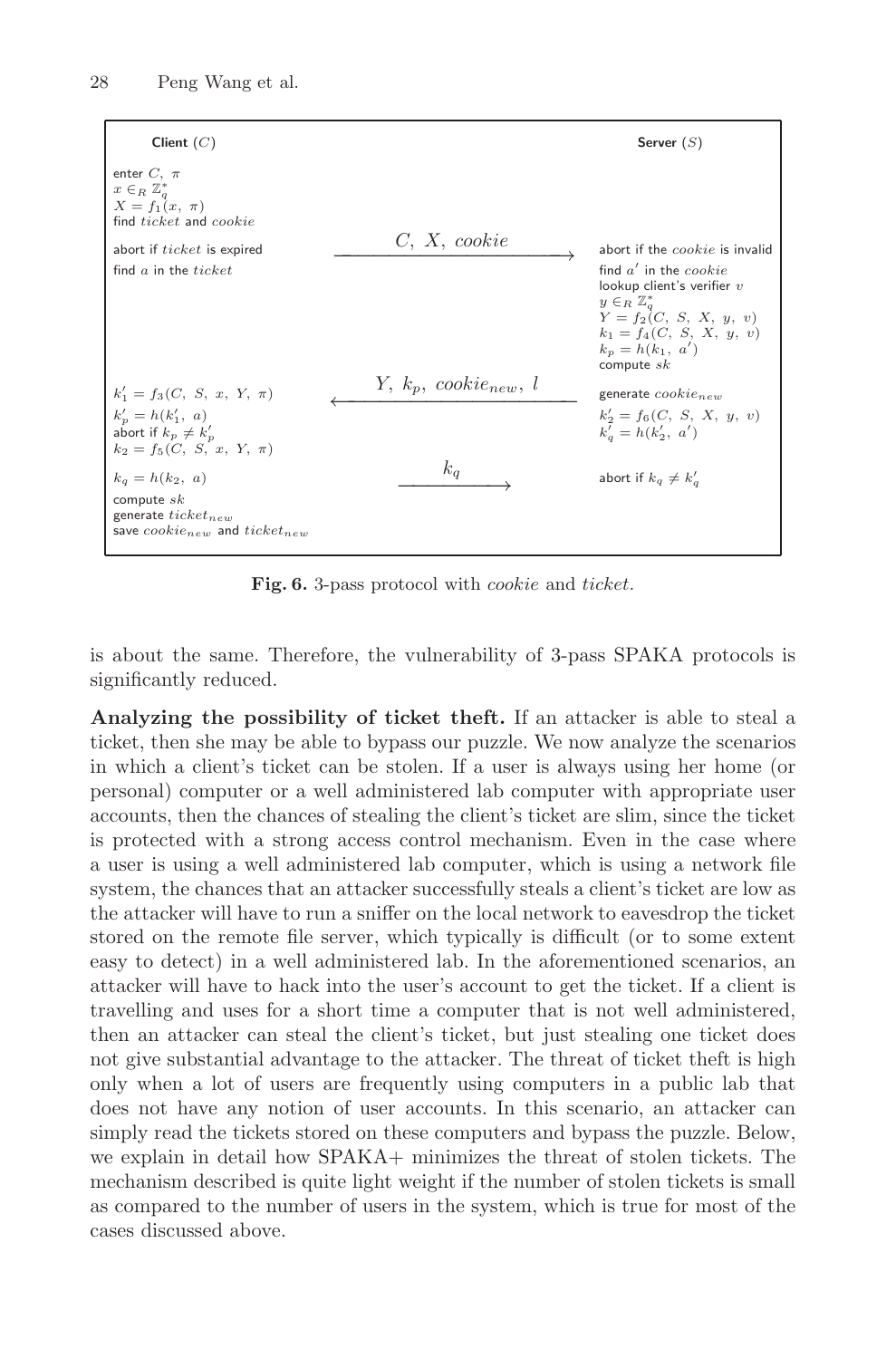**Resisting stolen tickets.** To minimize the threat of stolen tickets, Bob maintains two lists, namely *Cookie Cache* and *Black List*, to store cookies. Both of the lists are initially empty. He also maintains a counter (initialized to 0) for each cookie stored in the *Cookie Cache* and a small threshold value (*thresh*), say 5. When a user C tries to login with a (cookie, ticket) pair and his password  $\pi$ , Bob first checks if C is been served by one of his instances. If so, Bob aborts this session, because it is likely that  $C$  is Eve exploiting many-to-many attack [\[18\]](#page-15-9). Bob does not allow parallel SPAKA+ sessions for one user account. If not, Bob searches the cookie in the *Black List*. If found, Bob runs the SPAKA+ and asks C to solve a puzzle. If Bob does not find the cookie in the *Black List*, he runs the SPAKA+ protocol without asking  $C$  to solve a puzzle. If Bob cannot authenticate C, he checks the *Cookie Cache*. If the Cookie is not in the *Cookie Cache*, then he inserts the Cookie is the *Cookie Cache*. If the cookie is already in the *Cookie Cache*, then he increase the counter of this Cookie. If the counter is larger than thresh, then he adds the Cookie in the *Black list*. On the other hand, if  $C$  entered the correct password, then Bob allows  $C$  to login and delete the Cookie from the *Cookie Cache* if it is there. Bob will also delete expired cookies from the *Cookie Cache* and the *Black List* periodically.

Following above scheme, when Alice tries to login with a valid (*cookie, ticket*) pair but entered a wrong password, the login attempt will fail. At this time, Bob temporarily caches the *cookie*. Since Alice knows the correct password, she is very likely to try again and enters the correct password within a couple of trails. Bob sees that Alice entered the correct password, then deletes the cached *cookie* and the corresponding counter. In this case, Bob only maintains a short term state.

If Eve runs online dictionary attacks with one of Alice's valid (cookie, ticket) pairs, she gets at most  $(thresh - 1) + thresh$  chances without being asked to solve a puzzle. She tries  $(thresh - 1)$  times then waits for Alice to login with the same (cookie, ticket) pair. Bob deletes the cookie from *Cookie Cache*, and, therefore, Eve gets *thresh* more chances. Note that Alice will delete this (*cookie*, ticket) pair from her computer since she gets a new pair on the next successful login. Therefore, she will not use the pair that Eve has again. It is very unlikely that Eve can guess the correct password within  $(thresh-1)+thresh$  trials. Now Bob considers that this *cookie* and its corresponding *ticket* are stolen and puts Alice's ID and the cookie in his *Black List*. In this case, Bob maintains a long term state. The more insecure the computer is, the more (cookie, ticket) pairs Eve can steal, as a result bigger the Bob's *Black List*. As a side effect, the system employing above scheme benefits from the *Black List*. By periodically analyzing the *Black List*, Bob can estimate if Alice's computer is secure by counting the number of Alice's cookies in the *Black List* and notifying Alice if he believes Alice's computer is not secure.

### <span id="page-12-0"></span>**5 Related Work**

Pinkas and Sander proposed a well crafted scheme that attempts to slow down online dictionary attacks on web applications with Reverse Turing Test (RTT)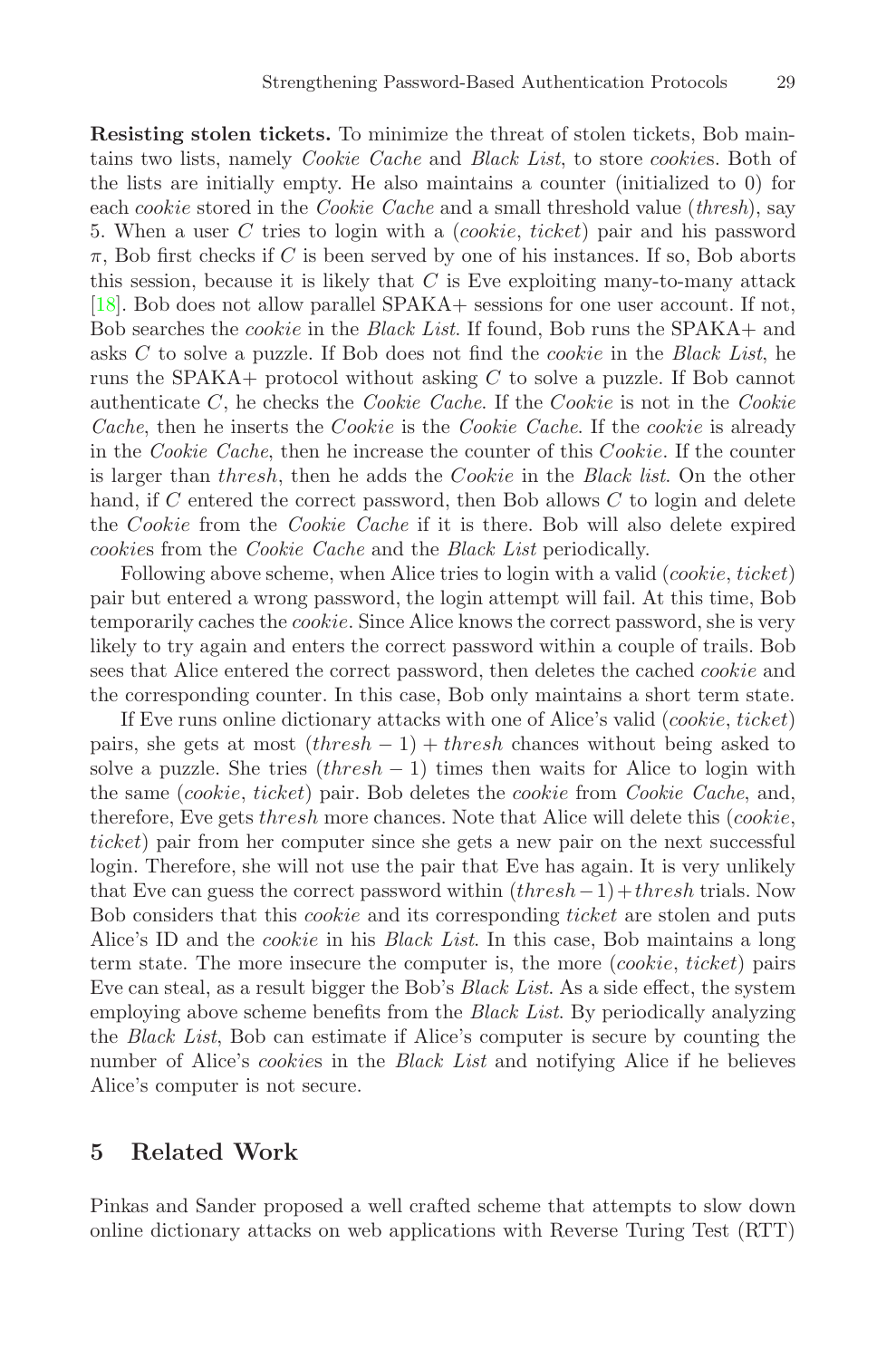[\[22\]](#page-15-15). To increase the usability, servers issue cookies to clients. The cookies must be protected against eavesdropping and cookie theft. Hence, it requires that the server keeps a counter for every cookie stored in a user's machine. First of all, these schemes are mainly restricted to GUI based applications and cannot be applied to non-GUI based applications. The scheme presented in this paper can be easily integrated with GUI based as well as non-GUI based authentication systems. In addition, if under attack, the hardness of the puzzle can be increased to further slow down the attacker. Cookies used in Pinkas and Sander scheme are vulnerable to web based cookie stealing attacks. We use tickets and encrypted cookies to avoid puzzles. Clients prove that they have tickets without revealing the tickets (sending the tickets on the network). The only way an attacker can steal a ticket is by breaking into a user's account. Hence, our cookie-ticket pair approach is more secure than the cookie only approach used in Pinkas and Sander's approach. Further, our scheme requires less server storage than that required in [\[22\]](#page-15-15). In their approach, a server keeps a counter for every cookie stored on users' computers. In our approach, on one hand, if we assume that users' computers are secure, then the server does not cache cookies, it only stores one global counter. On the other hand, if users' computers are not assumed to be secure and the "resisting stolen tickets" protocol (explained at the end of section  $\overline{4}$ ) is used, then the number of cookies and the corresponding counters maintained by the server is equal to the number tickets stolen by an attacker, which is still less than their approach.

Cryptographic puzzles have been used in the literature for several related tasks. Rivest *et al.* used puzzles to create digital time capsules [\[23\]](#page-15-16). Juels and Brainard introduced the first proposal for using a client puzzle approach to defend against connection depletion attacks [\[14\]](#page-15-17). Aura *et al.* [\[2\]](#page-14-10) proposed an approach to protect authentication protocols against denial-of-service. [\[9](#page-14-11)] reported a implementation of client puzzles in the context of TLS. Wang and Reiter's [\[26](#page-15-18)] approach enables each client to "bid" for resources by tuning the difficulty of the puzzles it solves, and to adapt its bidding strategy in response to apparent attacks. The sever allocates resources first to the client that solved the most difficult puzzle when the server is busy. Dwork and Naor introduced the *pricing via processing* paradigm and designed puzzles for combatting spam [\[11](#page-14-12)]. One interesting property of their puzzle is the *short cut*. The short cut information is only known by trusted agents and "pricing authority". Normal legitimate users do not know the short cut. For the various purposes of their applications, the above approaches are not required to distinguish between legitimate users and attackers. Every one is required to solve a puzzle.

## <span id="page-13-0"></span>**6 Conclusion and Future Work**

We introduced SPAKA+ that strengthens SPAKA protocols against online dictionary attacks using cryptographic puzzles. SPAKA+ significantly increases the complexity of online dictionary attacks as well as many-to-many guessing attacks. The server can self-adjust the computational burden of an attacker by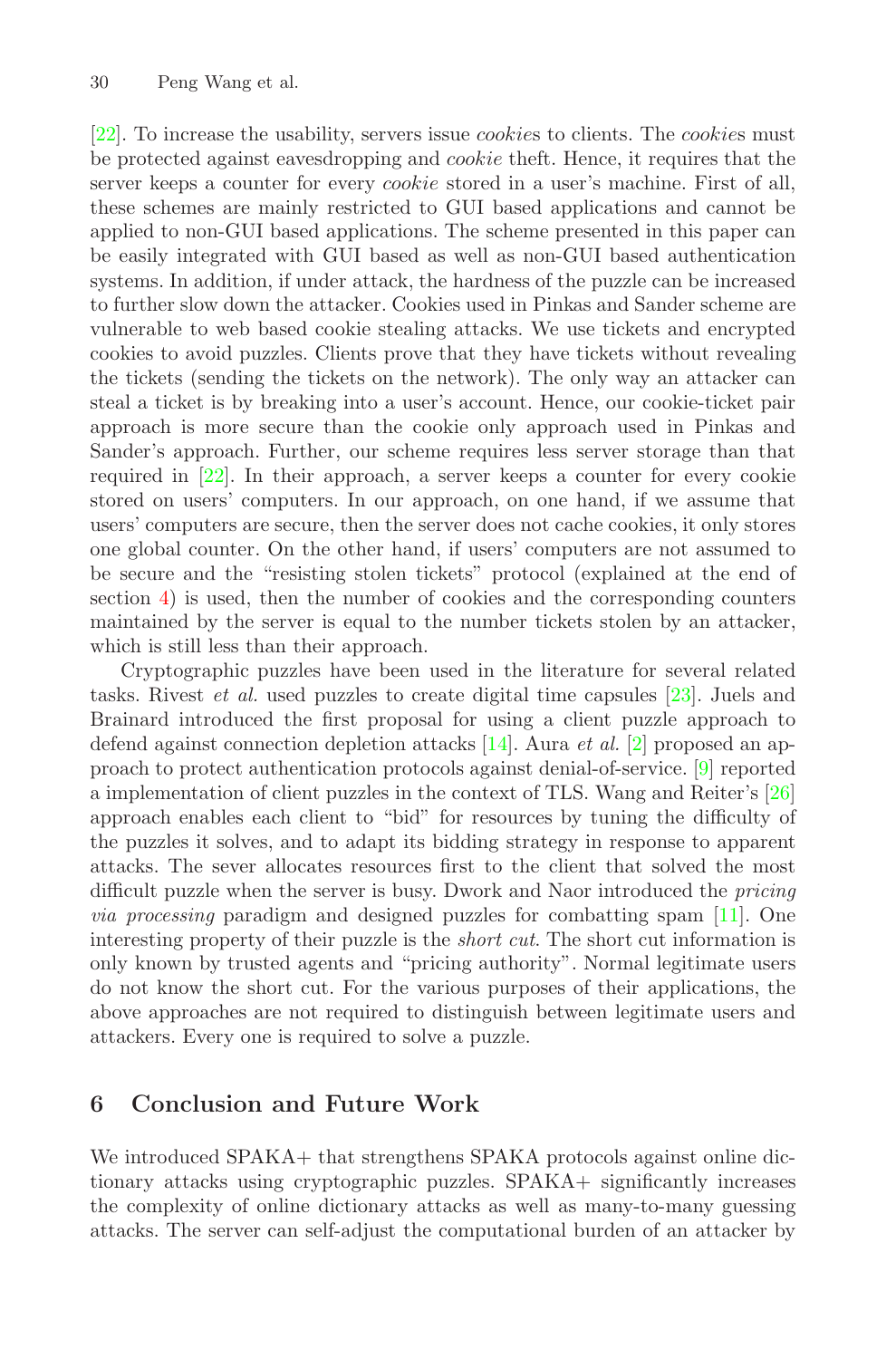tuning the hardness of the puzzles in real-time based on the server's estimate of ongoing online dictionary attacks. SPAKA+ is secure and adds negligible load on the legitimate clients. We designed a simple cryptographic puzzle that utilizes the nice structure of the SPAKA protocols for generating puzzles, transferring puzzles and solutions, and verifying solutions. The puzzle is designed such that attackers cannot relay it to others. The puzzle does not require any function other than those used in the SPAKA protocols. As a result, the new scheme can be used without requiring additional support from the underlying system and is easy to implement. If the users' computers are secure, the server's load in our scheme is low. Whereas if the users' computers are assumed to be insecure we have presented an approach that resists stolen tickets by maintaining state information on the server.

Future work includes integrating the new scheme into available SPAKA implementations, such as SRP and PAK. We plan to implement an experimental system to perform online dictionary attacks and many-to-many guessing attacks in order to evaluate the success of our scheme. A detailed evaluation both from performance perspective as well as usability perspective will be performed. We also plan to apply our idea to SSH.

### <span id="page-14-1"></span>**References**

- 1. Research papers on password-based cryptography. http://www.jablon.org/ passwordlinks.html.
- <span id="page-14-10"></span>2. T. Aura, P. Nikander, and J. Leiwo. DOS-resistant authentication with client puzzles. In *the 8th International Workshop on Security Protocols*, 2001.
- <span id="page-14-8"></span>3. M. Bellare and C. Namprempre. Authenticated encryption: Relations among notions and analysis of the generic composition paradigm. In *ASIACRYPT*, 2000.
- <span id="page-14-5"></span>4. M. Bellare and P. Rogaway. The AuthA protocol for password-based authenticated key exchange, 2000. Submission to IEEE P1363.2.
- <span id="page-14-3"></span>5. S. M. Bellovin and M. Merritt. Encrypted key exchange: Password-based protocols secure against dictionary attacks. In *IEEE Symposium on Security and Privacy*, 1992.
- <span id="page-14-6"></span>6. V. Boyko, p. MacKenzie, and S. Patel. Provably secure password authentication and key exchange using diffie-hellman. In *EUROCRYPT*, 2000.
- <span id="page-14-0"></span>7. P. Buxton. Egg rails at password security. Netimperative, June, 24, 2002.
- <span id="page-14-9"></span>8. CERT. TCP syn flooding and ip spoofing attack. CERT Advisory CA-96.21, November 1996.
- 9. D. Dean and A. Stubblefield. Using client puzzles to protect TLS. In *the 10th Annual USENIX Security Symposium*, 2001.
- <span id="page-14-11"></span><span id="page-14-7"></span>10. D. Denning and G. Sacco. Timestamps in key distribution systems. *Communications of the ACM*, August 1981.
- <span id="page-14-12"></span>11. C. Dwork and M. Naor. Pricing via processing or combatting junk mail. In *CRYPTO*, 1993.
- <span id="page-14-2"></span>12. IEEE P1363 Working Group. IEEE P1363-2: Standard specifications for passwordbased public key cryptographic techniques. http://grouper.ieee.org/groups/ 1363.
- <span id="page-14-4"></span>13. D. P. Jablon. Strong password-only authenticated key exchange. *Computer Communication Review*, 26(5):5–26, 1996.